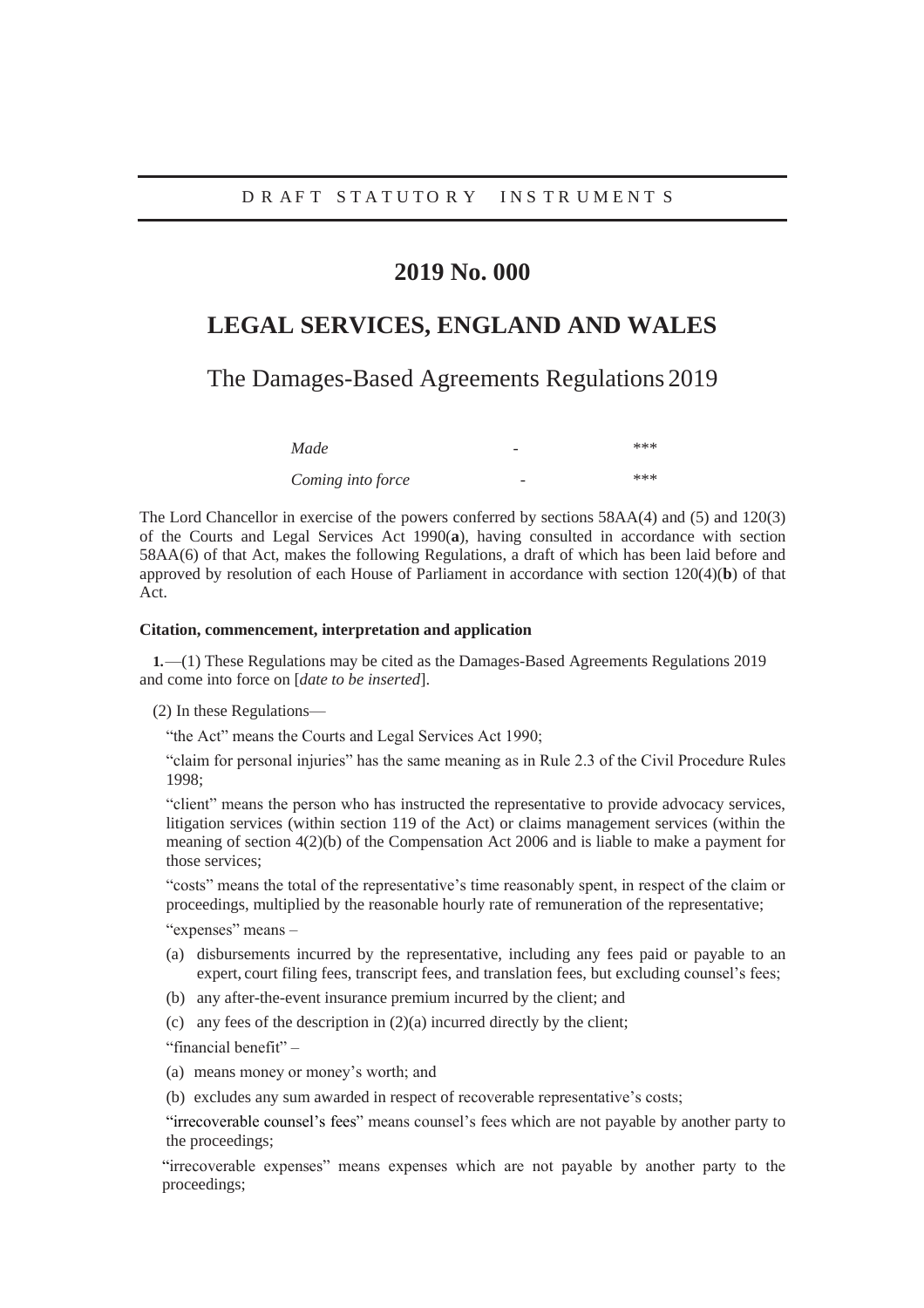"irrecoverable representative's costs" means representative's costs which are not payable by another party to the proceedings;

"money or money's worth" means any money, assets, security, tangible or intangible property, services, and any other consideration reducible to a monetary value;

"payment" means that part of the financial benefit obtained in respect of the claim or proceedings that the client agrees to pay the representative;

"recoverable counsel's fees" means counsel's fees which are paid or payable by another party to the proceedings;

"recoverable representative's costs" means representative's costs which are paid or payable by another party to the proceedings;

"representative" means the person providing the advocacy services, litigation services or claims management services to which the damages-based agreement relates.

(3) These Regulations shall apply to all damages-based agreements entered into on or after the date on which these Regulations come intoforce.

(4) These Regulations shall not apply to –

- (a) any damages-based agreement to which section 57 of the Solicitors Act 1974 (noncontentious business agreements between solicitor and client) applies;
- (b) an employment matter to which section 58AA(10) of the Act applies; or
- (c) an agreement ("a litigation funding agreement") under which
	- (i) a person or entity ("the funder") agrees to fund (in whole or in part) the provision of advocacy or litigation services (by someone other than the funder) to another person or entity ("the litigant"); and
	- (ii) the litigant agrees to pay a sum to the funder in specified circumstances.

(5) A damages-based agreement is unenforceable if it relates to a claim under Rule 19.6 of the Civil Procedure Rules 1998.

#### **Revocation of 2013 Regulations and transitional provision**

**2.**—(1) Subject to paragraph (2), the Damages-Based Agreements Regulations 2013 ("the 2013 Regulations"), in so far as they apply to claims or proceedings other than an employment matter, are revoked.

(2) The 2013 Regulations, in so far as they apply to claims or proceedings other than an employment matter, shall continue to have effect in respect of any damages-based agreement to which those Regulations applied and which was entered into before the date on which these Regulations come into force.

### **Requirements of an agreement in respect of all damages-based agreements**

**3.**—The requirements prescribed for the purposes of section 58AA(4)(c) of the Act are that the terms and conditions of a damages-based agreement must specify—

- (a) the claim or proceedings or parts of them (including any appeal or counterclaim) to which the agreement relates;
- (b) whether the agreement covers the client's prosecution or defence of the claim (or both);
- (c) the circumstances in which the representative's payment, expenses and costs, or part of them, are payable, in accordance with paragraph 4(1);
- (d) the financial benefit to which the agreement relates;
- (e) the reasons for setting the amount of the payment at the level agreed; and
- (f) the circumstances in which the representative's payment, expenses and costs, or part of them, are payable by the client, in the event that the agreement is terminated by the representative or by the client.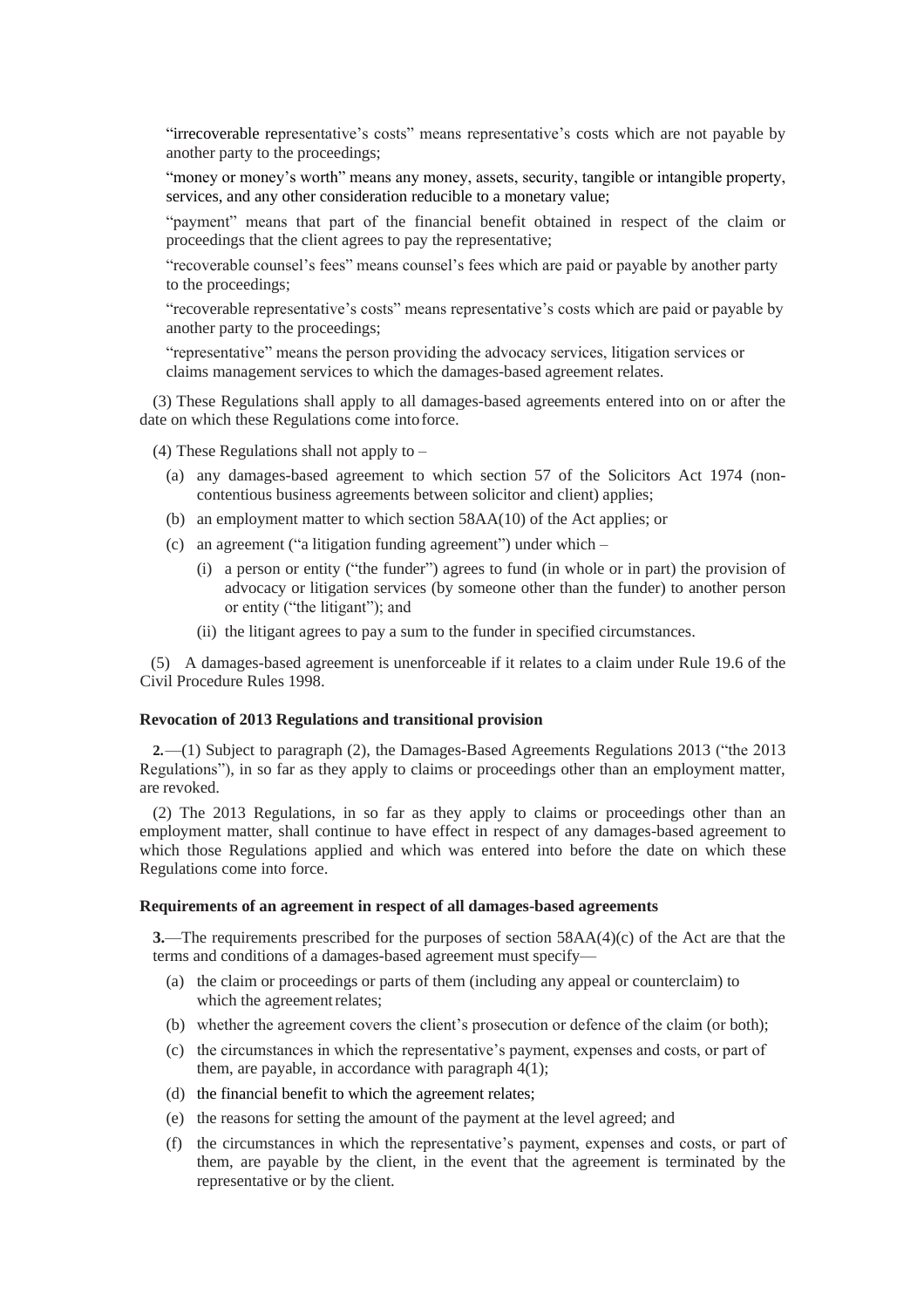### **Payment in respect of claims or proceedings**

**4.**—(1) Subject to paragraph (2), in respect of any claim or proceedings to which these Regulations apply, a damages-based agreement must not require an amount to be paid by the client other than —

(a) where there is a financial benefit recovered by the client –

- (i) the recoverable representative's costs,
- (ii) the payment, net of  $-$ 
	- (A) any irrecoverable representative's costs,
	- (B) where relevant, any sum in respect of disbursements incurred by the representative in respect of counsel's fees, whether recoverable or irrecoverable, and
	- (C) payment of VAT, where that sum is not recoverable by the client from any other party, and

(iii) expenses incurred by the representative or by the client;

(b) where there is no financial benefit recovered by the client –

- (i) any recoverable representative's costs,
- (ii) no more than 30% of any irrecoverable representative's costs,
- (iii) any recoverable counsel's fees,
- (iv) no more than 30% of any irrecoverable counsel's fees, and
- (v) expenses incurred by the representative or by the client.

(2)(a) Subject to paragraph (b), the total deductions from the financial benefit recovered by the client shall not exceed a total of the payment calculated in accordance with paragraph  $(1)(a)(ii)$ plus irrecoverable expenses.

(b) If all or part of the recoverable representative's costs referred to in paragraph  $(1)(a)(i)$  are not paid by another party to the proceedings, that sum may be deducted from the financial benefit recovered by the client.

(3) In a claim for personal injuries—

- (a) the financial benefit obtained by the client from which the payment shall be payable
	- (i) shall exclude damages for future pecuniary loss, and
	- (ii) is net of any sums recoverable by the Compensation Recovery Unit of the Department for Work and Pensions;
- (b) subject to paragraph (5):
	- (i) where a financial benefit is obtained by the claimant as client, the payment referred to in paragraph  $(1)(a)(ii)$  shall not exceed an amount which is equal to 20% of the sum referred to in paragraph  $(3)(a)$ , and
	- (ii) where a financial benefit is obtained by the defendant as client, a damages-based agreement must not provide for a payment above an amount which is equal to 40% of the financial benefit obtained by the client.

(4) Subject to paragraph (5), in any other claim or proceedings to which this regulation applies, the payment referred to in paragraph  $(1)(a)(ii)$  shall not exceed an amount which is equal to 40% of the financial benefit obtained by the client.

(5) The amounts prescribed in paragraphs (3)(b)(i) and (ii) and (4) shall only apply to claims or proceedings at first instance.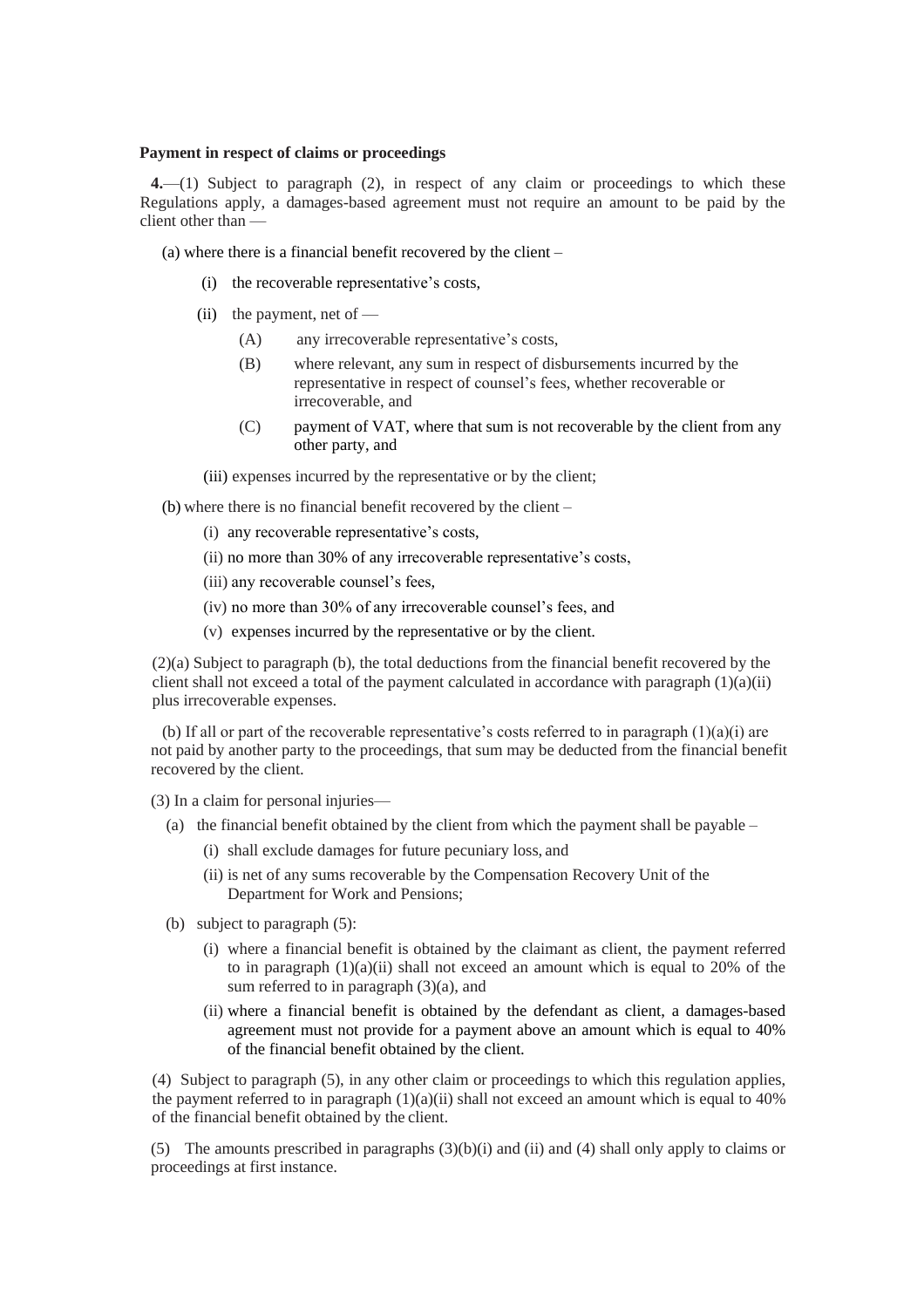### **Additional representative**

**5.**—Where the client enters into a damages-based agreement with an additional representative, the sum of the amounts to be paid by the client under each damages-based agreement shall not, when aggregated, exceed the amounts prescribed in paragraphs  $4(2)(b)(i)$  and  $(ii)$  and  $4(3)$ .

#### **Terms and conditions of termination**

**6.**—Subject to the parties agreeing otherwise –

(1) the representative may not terminate the agreement and charge costs, expenses and counsel's fees unless the client has behaved or is behaving unreasonably, and

(2) in the event that the client terminates the agreement for any reason –

- (a) paragraph 4(1) does not apply; and
- (b) the representative may charge the client no more than the representative's costs and expenses, and counsel's fees, for the work undertaken in respect of the claim or proceedings to which the agreement relates as specified in paragraph 3(a).

Signed by authority of the Lord Chancellor

Parliamentary Under Secretary of State Date Ministry of Justice

## **EXPLANATORY NOTE**